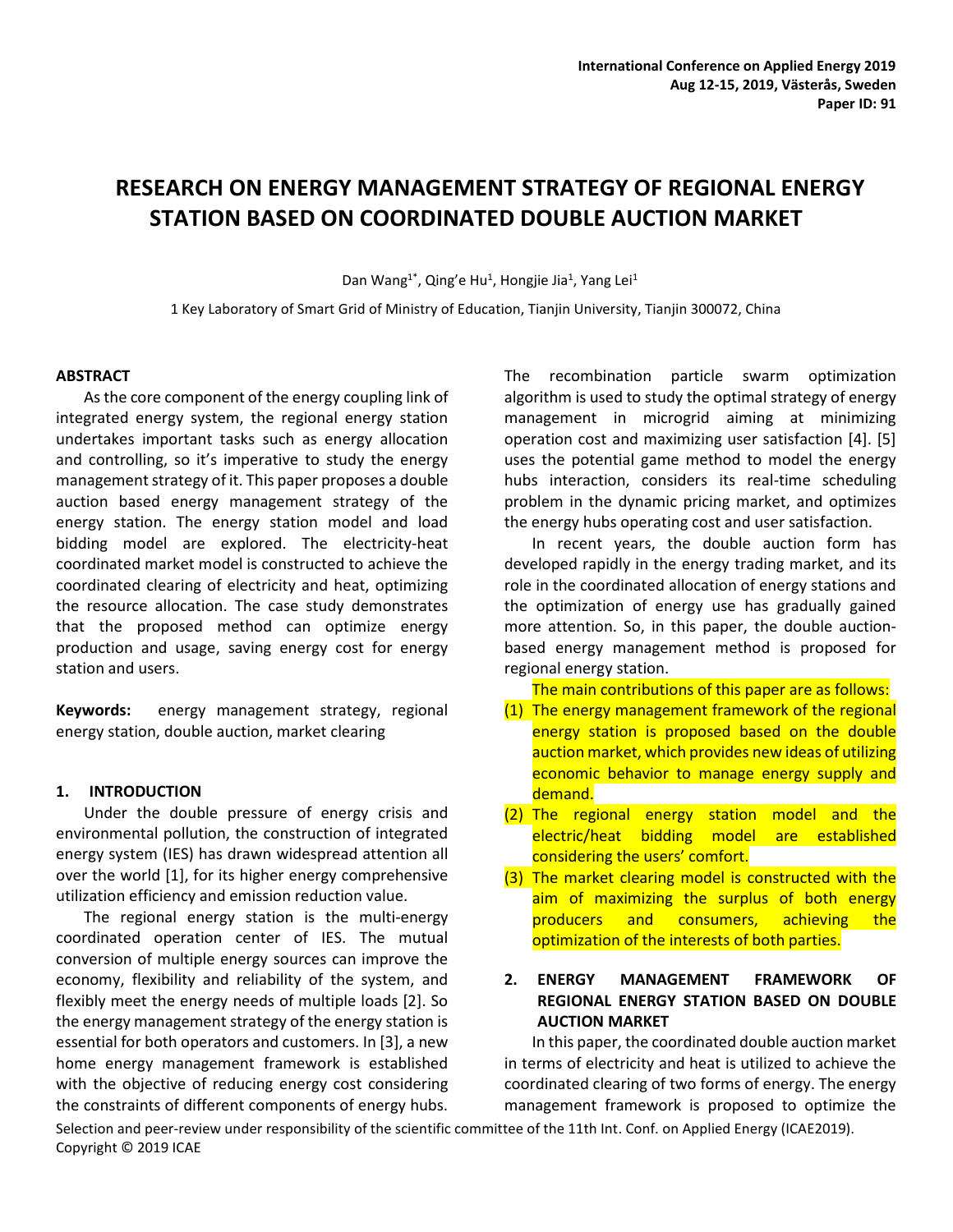energy allocation of energy station and the energy consumption of customers. The diagram is shown in Fig.1. In the proposed framework, the regional energy station is in charge of supplying electricity and heat to customers, in which there are many energy generation, conversion and coupling devices, such as combined heat and power (CHP), power electronic converter (PEC) and so on. And for electric and heat customers, under the condition of multi-energy complementarity, they can optimize the energy use by converting energy sources from energy stations or changing the energy usage

behavior. The coordinated double auction market is an important trading platform for the energy station and users under its jurisdiction. The electric and heat customers submit buy bid to the market while the energy station provides marginal costs of various devices to the coordinated market. The market clears at specific intervals with the aim of maximizing the production and consumption surplus. After clearing, the energy station supplies energy to the customers and users adjust their energy consumption.



Fig.1 Diagram of energy management strategy for regional energy station

## **3. MODEL CONSTRUCTION**

#### *3.1 Energy station model*

The energy station is an important energy coupling center, and in this paper, its main equipment includes PEC, CHP, gas furnace (GF), heat exchanger (HE) and wind turbines. The diagram is shown in Fig.2.



As shown in Fig.2, the electric load is satisfied through superior grid and the distributed energy together with the power generated by CHP; as for the heat load, part of it is met by the input heat supplied through superior network, and the other part is satisfied

by the heat generated by CHP and GF. The system subjects to the following energy equation:

$$
\begin{bmatrix} L_{\rm e} \\ L_{\rm h} \end{bmatrix} = \begin{bmatrix} \eta^{\rm PEC} & \lambda_{\rm t} \eta^{\rm CHP}_{\rm gpt} & 0 & 1 \\ 0 & \lambda_{\rm t} \eta^{\rm CHP}_{\rm gpt} + (1 - \lambda_{\rm t}) \eta^{\rm F} & \eta^{\rm HE} & 0 \end{bmatrix} \begin{bmatrix} P_{\rm e} \\ P_{\rm g} \\ P_{\rm h} \\ P_{\rm w} \end{bmatrix}
$$
 (1)

Where  $L_{\text{e}}$  and  $L_{\text{h}}$  are electric and heat load demand,  $\eta_{\rm ge}^{\rm CHP}$  and  $\eta_{\rm gh}^{\rm CHP}$  are the efficiency of using CHP to produce electricity and heat,  $\eta^{\text{F}}$  is the efficiency of using GF to produce heat,  $\eta^{\text{\tiny F}}$  and  $\eta^{\text{\tiny HE}}$  are the energy conversion efficiency of PEC and HE,  $P_e \sim P_g \sim P_h$  and  $P_{wr}$  are the input energy flow for electricity, natural gas, heat and wind turbines,  $\lambda_1$  is the partition coefficient, which indicates the proportion of natural gas flowing through CHP.

#### *3.2 Electric/heat load bidding model*

In winter, the main energy consumption comes from electric and heat load. Traditional energy management methods of energy stations typically treat the load as static and haven't taken into account the resource allocation role of the market. So in this paper, the price elasticity of the load is utilized to realize active energy management of energy stations and customers.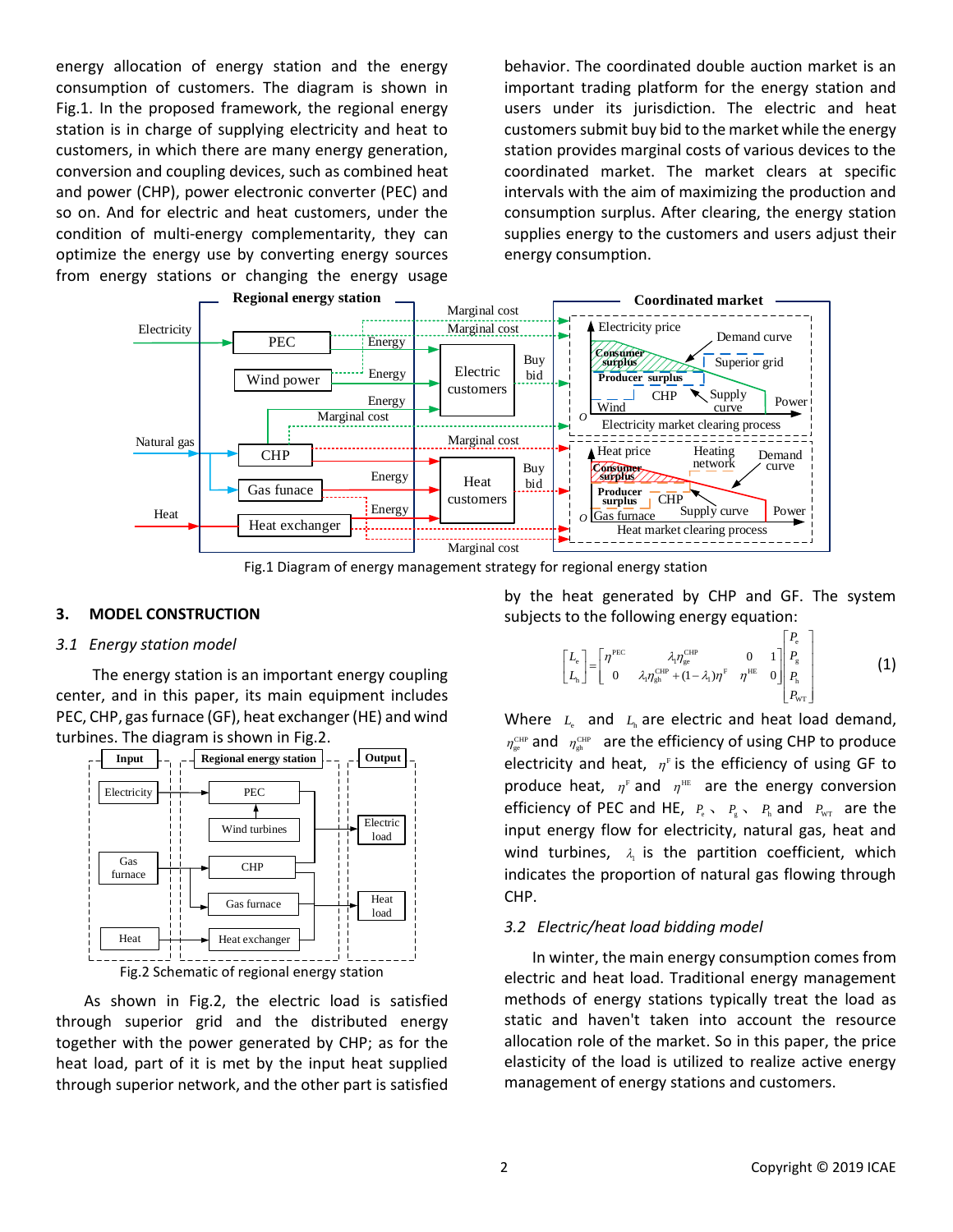For electric load, the energy demand of some devices is not affected by electricity price, such as lights, and we call them inelastic load. They participate in the auction at the highest price. While some devices can respond to price because of their energy storage capacity such as electric water heater, and we call them elastic load. In this paper, the electric water heater is selected as elastic load. For this kind of load, each user submits a buy bid for specific power, which can be expressed as follows.

$$
p_{\rm e\_bid} = p_{\rm e\_a} + (T_i - T_{\rm set}) \frac{k_{\rm T} \times \sigma_{\rm e}}{|T_{\rm max} - T_{\rm set}|}
$$
 (2)

 $T_{\min} \leq T_i \leq T_{\max}$  (3) Where  $p_{e\_bid}$  is bidding price;  $p_{e\_a}$  is average electricity

price of the last three hours and  $\sigma_{\rm e}$  is standard deviation; *Ti* is the current water temperature of *i*th device;  $T_{\text{set}}$  is desired temperature;  $k_{\text{T}}$  is pre-defined comfort;  $T_{\min}$  and  $T_{\max}$  is the temperature limit.

For heat load, the space heating load is selected as elastic load due to the heat storage capacity of residential buildings. The bidding model of space heating load can be formulated as follows. In the proposed model, the heat power varies linearly with price.

$$
\begin{cases}\np_{h\_bid\_min} = p_{h\_a} + (Q_{min} - Q_{set}) \frac{k_Q \times \sigma_h}{|Q_{max} - Q_{min}|} \\
p_{h\_bid\_max} = p_{h\_a} + (Q_{max} - Q_{set}) \frac{k_Q \times \sigma_h}{|Q_{max} - Q_{min}|} \\
Q_{min} \le Q_i \le Q_{max}\n\end{cases}\n\tag{4}
$$

Where *Q* is the heat power input of single residential building;  $p_{h_a}$  is the average heat price and  $\sigma_h$  is its standard deviation.

According to the buy bid, the demand curve of electricity and heat can be obtained by superposition. For electric load, the demand curve is formed by summing every user's demand power with ordered bidding price. For heat load, the demand curve is obtained by cumulating bidding curve of every building.

# *3.3 Market clearing model based on supply and demand bidding*

After receiving the demand curve and the marginal costs of devices in the energy station, the coordinated market clears with the aim of maximizing producer and consumer surplus, achieving the optimal allocation of energy resources and energy usage.

(1) Objective function

$$
\begin{cases}\n\max\left(Sur_{\text{ele}} + Sur_{\text{heat}}\right) \\
Sur_{\text{ele}} = p_{\text{clear\_ele}}L_{\text{e}} - \sum_{k \in \text{(EN,CHF,W)}}^{m} S_{k}p_{k}P_{k} + \left(L_{\text{e}} + L_{\text{c,min}}\right) \times \left(p_{\text{ele\_max}} - p_{\text{clear\_ele}}\right)/2 \\
Sur_{\text{heat}} = p_{\text{clear\_heat}}L_{\text{h}} - \sum_{l \in \text{(CHP,GF,HN)}} S_{l}p_{l}P_{l} + \left(L_{\text{h}} + L_{\text{h,min}}\right) \times \left(p_{\text{heat\_max}} - p_{\text{clear\_heat}}\right)/2 \\
\tag{6}\n\end{cases}
$$

Where  $p_{\text{clear\_ele}}$  and  $p_{\text{clear\_heat}}$  are market clearing price of electricity and heat; *S* is a binary variable representing selection of various electricity and heat generation resources;  *is the marginal cost of devices in energy* station.

(2) Constraints

1) Natural gas input constraint:

$$
P_{\rm g,min} \le P_{\rm g} \le P_{\rm g,max} \tag{7}
$$

2) Output of CHP constraint:

$$
P_{\text{CHP\_min}} \le P_{\text{CHP}} \le P_{\text{CHP\_max}} \tag{8}
$$

3) Upper and lower limit constraints of electric and heat load:

$$
\begin{cases} L_{\text{e,min}} \le L_{\text{e}} \le L_{\text{e,max}} \\ L_{\text{h,min}} \le L_{\text{h}} \le L_{\text{h,max}} \end{cases}
$$
 (9)

## **4. CASE STUDY**

In this section, we utilize the regional energy station described in 3.1 to test the effect of the proposed method on optimizing resource allocation of the energy station and guiding energy use behavior of customers. The conversion efficiency of devices is shown in Table 1. 300 electricity and heat users in winter are simulated. The space heating energy demand are satisfied through CHP, superior heating network or gas furnace located in the regional energy station. The electric load can be met by superior grid, wind power or CHP. The elastic loads are those described in 3.2. The market clearing interval is set to be 15mintes.

| Table 1. Devices parameters |                           |         |  |
|-----------------------------|---------------------------|---------|--|
| Equipment name              | Efficiency<br>Energy type |         |  |
| <b>PEC</b>                  | Electricity               |         |  |
| <b>CHP</b>                  | Electricity/heat          | 0.3/0.4 |  |
| Gas furnace                 | Heat                      | 0.85    |  |
| Heat exchanger              | Heat                      | 0.95    |  |

(1) Coordinated market clearing process

The market clearing process at two typical moments is shown in Fig.3 and Fig.4.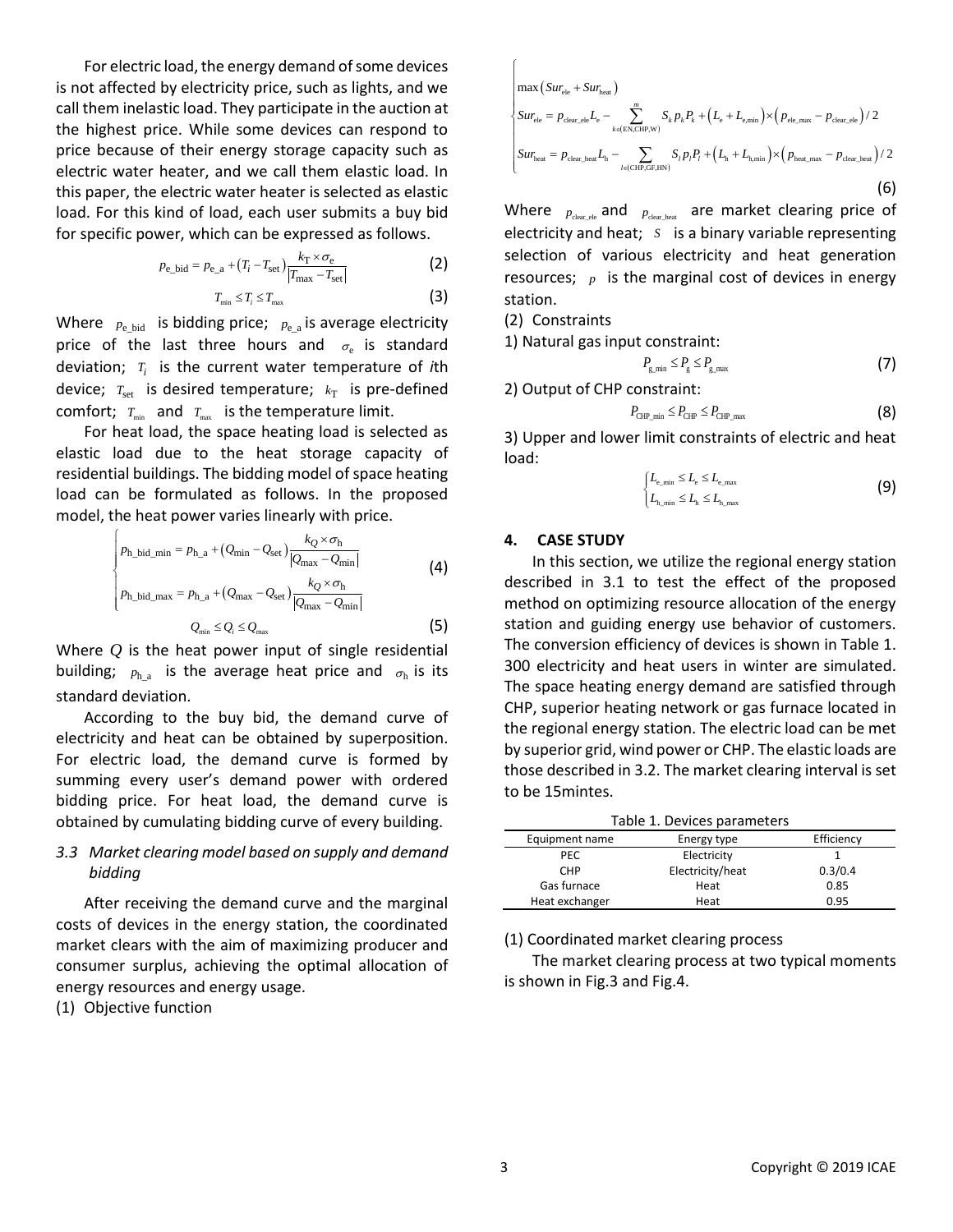

As shown in Fig.3, at approximately 14:45, the electricity and heat price of superior network are both in the valley, so customers choose wind power and electricity of superior grid to meet electric demand. CHP are not selected because the marginal cost is high. For the same reason, customers use heating network and gas furnace to satisfy their heat demand.

As shown in Fig.4, in the interval of 77, about 19:15, the electricity and heat price of superior network are both at their peak, so customers use CHP to meet the remaining electric and heat demand except wind power and gas furnace. The market clearing prices are obtained through market clearing model.

(2) Coordinated market clearing results

The market clearing results of the energy station is shown in Fig.5.



Fig.5 market clearing results of the energy station

It can be observed that when the marginal cost of superior network is high, the CHP is prioritized to be utilized for generating energy. In contrast, the energy from superior network is first chosen when the marginal cost is at valley. We can also see that the electricity and heat organically coupled through energy coupling device such as CHP, leading to mutual constraint of electricity and heat.

(3) Energy saving effect of the proposed method

The comparison between the proposed method and the load without bidding is shown in Fig. 6.

Table 2. Load reduction comparison

| Load type                                                                                                                                                                                                                                                                                                                                                                                                 | Electric load                                                                  | Heat load                                                                                                                                                                                                                                                                                                     |  |  |
|-----------------------------------------------------------------------------------------------------------------------------------------------------------------------------------------------------------------------------------------------------------------------------------------------------------------------------------------------------------------------------------------------------------|--------------------------------------------------------------------------------|---------------------------------------------------------------------------------------------------------------------------------------------------------------------------------------------------------------------------------------------------------------------------------------------------------------|--|--|
| Load reduction (kWh/day)                                                                                                                                                                                                                                                                                                                                                                                  | 182.2                                                                          | 1364.1                                                                                                                                                                                                                                                                                                        |  |  |
| Load reduction ratio                                                                                                                                                                                                                                                                                                                                                                                      | 0.6%                                                                           | 4.3%                                                                                                                                                                                                                                                                                                          |  |  |
| The proposed method<br>1800<br>1600<br>1400<br>Power (kW)<br>1200<br>1000<br>800<br>600<br>$^{400}$ $^{80}$<br>$\begin{array}{c} 24:0\\ 22:0\\ 8\\ 0\\ 8\\ 0\\ \end{array}$ $\begin{array}{c} 24:0\\ 24:0\\ 25:0\\ 26:0\\ 27:0\\ 28:0\\ 29:0\\ 20:0\\ 20:0\\ 20:0\\ 20:0\\ 20:0\\ 20:0\\ 20:0\\ 20:0\\ 20:0\\ 20:0\\ 20:0\\ 20:0\\ 20:0\\ 20:0\\ 20:0\\ 20:0\\ 20:0\\ 20:0\\ 20:0\\ 20:0\\ 20:0\\ 20:0\\$ | No bidding<br>1800<br>1600<br>1400<br>1200<br>1000<br>800<br>600<br>400<br>200 | $\begin{array}{l} 24:0 \\ 24:0 \\ 25:0 \\ 26:0 \\ 27:0 \\ 28:0 \\ 29:0 \\ 20:0 \\ 20:0 \\ 20:0 \\ 20:0 \\ 20:0 \\ 20:0 \\ 20:0 \\ 20:0 \\ 20:0 \\ 20:0 \\ 20:0 \\ 20:0 \\ 20:0 \\ 20:0 \\ 20:0 \\ 20:0 \\ 20:0 \\ 20:0 \\ 20:0 \\ 20:0 \\ 20:0 \\ 20:0 \\ 20:0 \\ 20:0 \\ 20:0 \\ 20:0 \\ 20:0 \\ 20:0 \\ 20$ |  |  |
| Time (h)<br>Time (h)                                                                                                                                                                                                                                                                                                                                                                                      |                                                                                |                                                                                                                                                                                                                                                                                                               |  |  |
| Fig.6 Load reduction and shift effect                                                                                                                                                                                                                                                                                                                                                                     |                                                                                |                                                                                                                                                                                                                                                                                                               |  |  |

As shown in the figure, when the market clearing price is high, the customers reduce energy consumption to save energy expenditure, while when the energy price is low, they increase energy demand to pre-heat, making full use of the energy storage characteristics and demand elasticity of the load.

As shown in Table 2, the electric load and heat load reduction ratios are 0.6% and 4.3%, respectively. Meanwhile through load reduction and load shift, users can save more energy expenditure.

## **5. CONCLUSIONS**

This paper proposes a new energy management strategy of the region energy station based on double auction retail energy market. The energy station model and load bidding model are constructed. The market clearing model is established with the aim of maximizing the total of producer and customer surplus. The case study verifies the positive effect on optimizing the resource allocation and guiding users' energy consumption. The proposed method provides a new idea for energy management of energy stations.